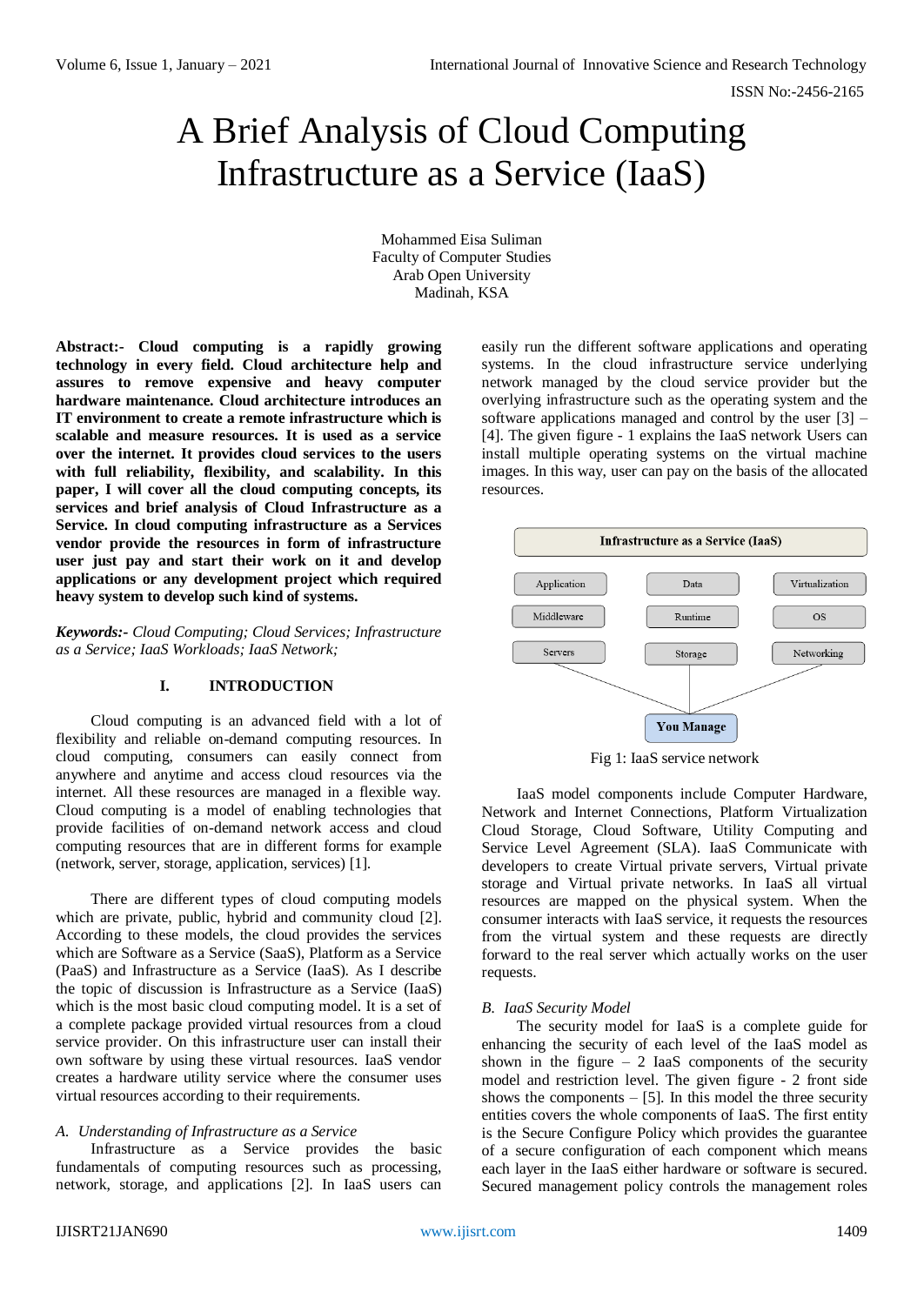of each layer of the security model  $[5] - [7]$ . The third and the last entity are the Security Policy Monitoring and Auditing which is responsible for the system life cycle. So all these layers are securing the IaaS security of cloud computing.



There are some major security challenges in cloud computing security such as Third Party Handling Data, Cyber Attack, Insider Attack, Government Intrusion, Lack of Standardization, Data Integrity, Lack of transparency and Insecure API's. As the advancement 0f every technology, these challenges are faced and resolved time to time. Cloud Computing provider also focus on all these challenges and resolve these issue.

# **II. REVIEW OF CLOUD IAAS PROVIDERS**

Today, many cloud providers exist that are providing their IaaS services for the public as well as the private clouds. Several providers are available for this purpose including some well-known service providers such as Amazon Web Services (AWS), Rackspace, Media Temple, Google cloud, Flexiscale, Joyent Accelerator. I have identified well-known cloud providers that provide IaaS. A brief overview of these providers is given below:  $[4] - [7]$ 

#### *A. Amazon Web Service*

AWS cloud is a solution to deliver ready to use their resources as needed. AWS launched in 2006 from the internal infrastructure of Amazon.com which handles amazon online operations [6]. Amazon is one of the top companies that introduce the method of pay as you need a cloud computing model that provides users with complete infrastructure and resources as needed. Today AWS provides many cloud services which can be categorized as Compute, Storage Database, Data Management, Migration, Hybrid Cloud, Networking, Development tools, Monitoring, Security, Analytics, and Artificial Intelligence (AI).

AWS includes many tools and services to help the users to manage their data in its public cloud. Amazon also partnered with various other providers which help to develop a hybrid cloud for Amazon EC2 is the product which uses to provide IaaS service - [7].

#### *B. Rackspace*

Rackspace is a cloud computing provider that offers cloud storage, virtual private cloud, load balancers, database, and backup monitoring - [7]. Rackspace launched in 2006, as a utility computing offering. In 2011 the Rackspace cloud has become as Rackspace.com. In 2014, Rackspace has become the company that managed the cloud. Rackspace services includes Cloud files, API's, Security, Use Cases, Caveats, and Cloud Servers. Rackspace has contributed to the open-source code project which is the OpenStack under the provisioning of the Apache License. Rackspace launched the OpenStack cloud to compute service. OpenStack offering the database, server monitoring, block storage, and the virtual network in the OpenStack new control panel [13] – [15].

## *C. Media Temple*

Media temple is a cloud service provider that provides the infrastructure for the development of web hosting and cloud hosting services. Media temple is mostly used for web designing, development, and creative content. Media temple launched GoDaddy in 2013 as a cloud web development service  $[17] - [19]$ . Media temple cloud products are Linuxbased systems. Media temple offers Grid hosting, WordPress hosting, VPS hosting, Dedicated servers, Managed AWS. Media temple offers a 99.99% guarantee of its Dedicated Virtual (DV) hosting. Which includes VPS plans and also the company's hosting plan  $[20] - [21]$ .

## *D. FlexiScale*

FlexiScale cloud provides Infrastructure as a Service, delivered as a web-based control panel which allows users to access and use cloud resources according to their need. FlexiScale is one of the independent public cloud providers in Europe which provides the cloud infrastructure as a public cloud. FlexiScale is the public cloud that host on the basis of pay as you go service [20].

#### *E. Joyent Accelerator*

Joyent is basically a software services providing company which is leading in providing cloud services Infrastructure as a Service. In 2016 Joyent was acquired by Samsung. Joyent introduces a storage service in 2013 with the name of Manta [11]. For the networking vendor, Joyent introduces Riverbed which offers the networking content deliver.

# **III. PROPOSED AREA TO IMPROVE IAAS CLOUD SERVICE**

In a cloud computing I deeply research about the Cloud Infrastructure as a Service. On the basis of the research, I purposed some solutions the IaaS services to improve some areas of the Cloud IaaS for the better resource provides to the users. The following are the proposed areas of IaaS to improve.

#### *A. IaaS workloads*

In IaaS a server is reserved for customer provisioning. Which manage the amount of cloud computing resources according to the user needs for this purpose, users can reserve a server space required for their need which can easily run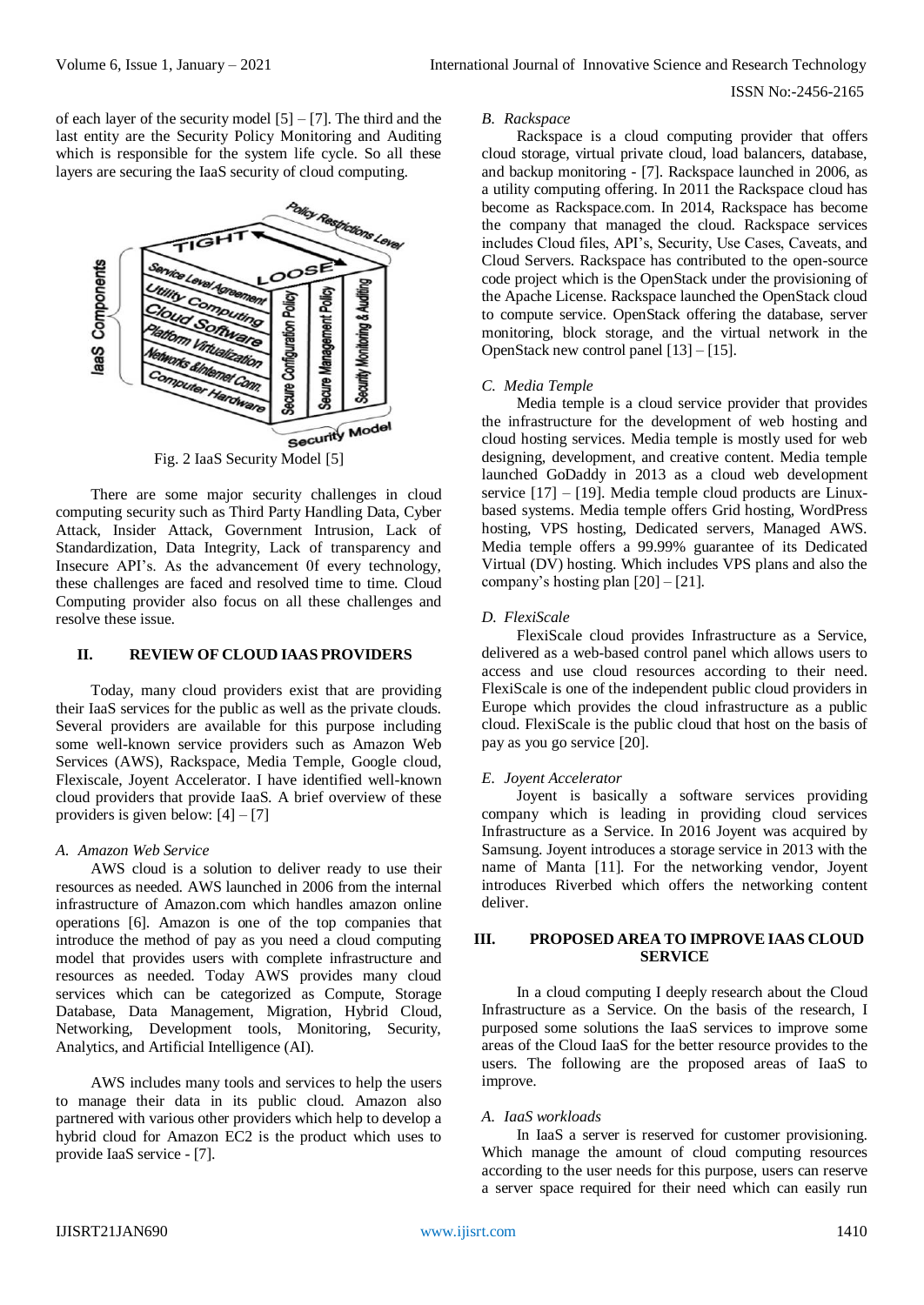their workloads. The infrastructure of IaaS runs the servers placed in data centers that offer the services to the cloud users [17] – [18]. The main three layers of the IaaS infrastructure are the RAID storage, virtualized machines, and the interface capacity. These layers are physically systems partitioned as logical units.

# *B. IaaS Network*

In IaaS infrastructure is assigned the private network of user. As like Amazon Elastic Computer Cloud (EC2) behaves every user has its own private separate network not only this you can develop your own private cloud that can be virtualized. Rackspace cloud computing service also follows the Amazon Web Service AWS in the IP assigning model – [19].

## *C. Pods*

Workloads support a specific number of the users. When you reach the limit of the maximum number of virtual machines you need to make a clone for the additional support of the users. A group of them within a particular limit of a cloud computing system is called a pod. The pods are managed by the cloud computing control system (CCS). In AWS, the cloud control system is the AWS management console that manages the Amazon cloud pods [21].

## *D. Availability Zone.*

As we discuss the pods which manage the cloud computing services. Pods also divided into pools within the IaaS region or site called the Availability zone. When a large IaaS infrastructure network pods fail to manage these networks then the zones support the cloud infrastructure to maintain the network and provides the services. In the AWS IaaS infrastructure, the availability zones organized over the company's data centers.

# *E. Silos*

Silos are the cloud computing equivalent of the compute island which is the processing domains which are the outsides of the network infrastructure. When we create a private network within the IaaS framework then the silos help. Silos restrict the users within a certain infrastructure. Silos are responsible for the flexibility of the cloud computing system [19].

With the rapid growth of cloud computing, every organization wants its own private cloud infrastructure which means we improve the cloud computing efficiency to keep maintain and fulfills the customer's requirements. So, here are some major points which can improve cloud efficiency:

- Utilize WANOP and Load balancing
- Optimize your storage environment
- Converged Infrastructure
- Software-defined technologies
- Optimize the end-user experience
- Modernized the end-point
- Monitor and monitor
- Create better security
- Invest in more virtualization
- Automation and orchestration

These above mentioned areas and points are improved, the cloud IaaS service can deliver maximum support to the customers and achieve cloud optimization.

# **IV. DISCUSSION**

## *A. Cloud IaaS benefits*

Cloud infrastructure has several benefits which includes

- Costs of building the new infrastructure resources will reduce by using the shared application resources instead of building a new infrastructure network.
- Management of the single infrastructure is more easy and efficient than many individual network infrastructures.
- To deploy the applications on cloud infrastructure is shorter and easy.
- Cloud infrastructure development is easy to build your own private network in collectively you can use the cloud resources on the pay as you go basis and use as your own private cloud network.

# *B. Cloud IaaS and 5G*

The introduction of 5G in the mobile network enables various numbers of new services that provide shorter latency and higher bandwidth in the network. Cloud-native technologies and edge computing are the cloud infrastructure in 5G [21]. Edge computing provides distributed cloud infrastructure resources close to new business opportunities. Cloud infrastructure is distributed close to the data traffic and consumed more efficient equipment installed.

# *C. Cloud IaaS transformation philosophy*

In this age ultimately everyone needs cloud infrastructure and the 5G accelerates [20]. It ensures the cloud computing service providers to the transformation of cloud infrastructure from the physical network to a cloud environment. The main features of the cloud transformation philosophy includes System Verified, Optimized, Cloud Native and Solution Life Cycle Management.

#### **V. CONCLUSION**

Cloud computing IaaS gives an environment where the users can easily and securely build their applications and use cloud computing services based on the user requirement. So with this information, we understand what cloud computing IaaS is. In this paper, I analyze a brief introduction about the cloud computing IaaS, its benefits, and different cloud IaaS providers that provide cloud computing services especially cloud IaaS. Also, I learn what major areas are required for more research on cloud computing IaaS and discuss the cloud computing IaaS components.

Cloud computing is a different platform and have different security challenges because of its open source services which offers the researchers to more explore but I discuss an overview for our topic related things. As we all know that every technology has two affect one is the positive which leads the prosperity and the other is the negative in form of the technology security and challenges. As the same cloud computing also face the various challenges related to its security. But it is no doubt that the cloud computing is the